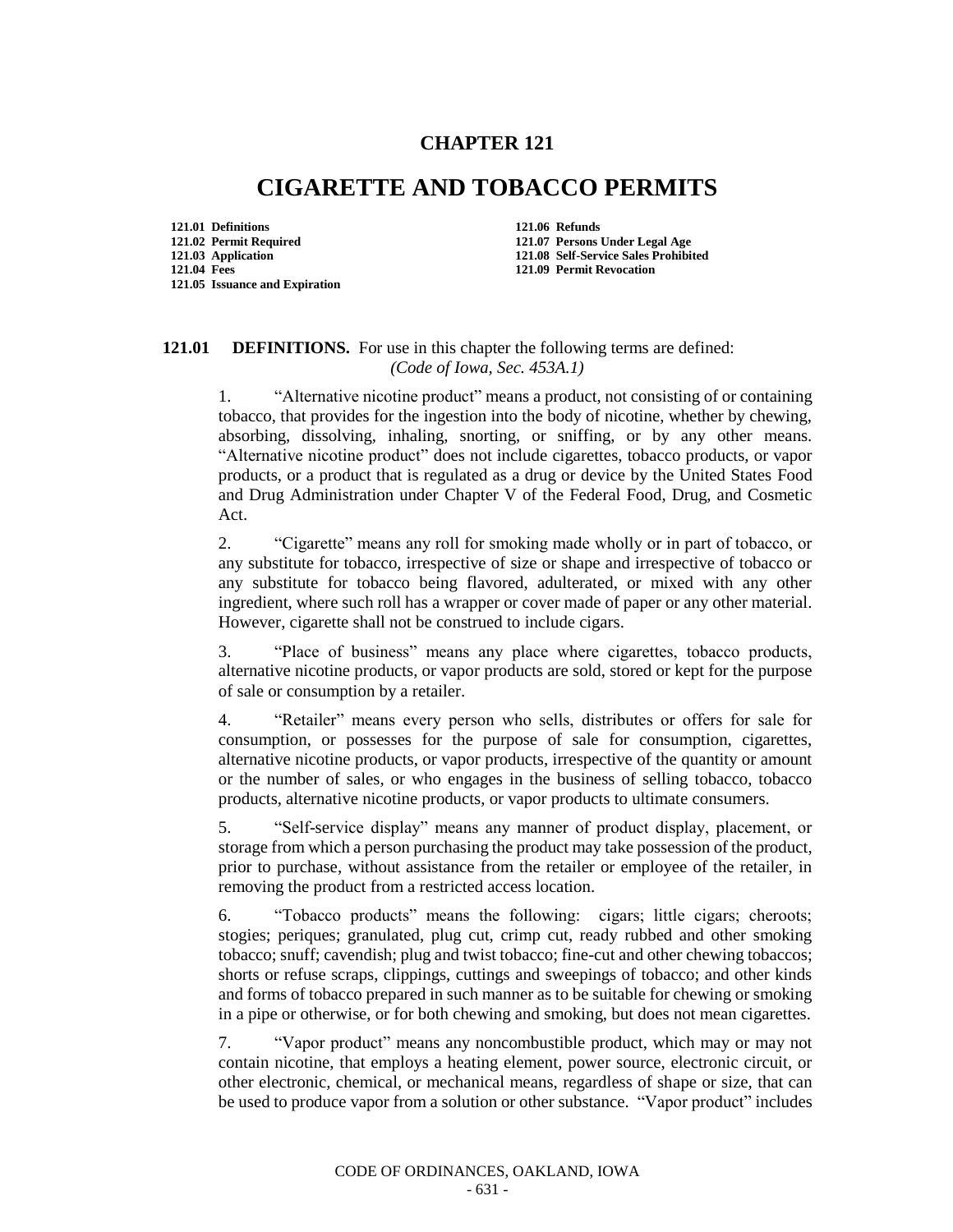an electronic cigarette, electronic cigar, electronic cigarillo, electronic pipe, or similar product or device, and any cartridge or other container of a solution or other substance, which may or may not contain nicotine, that is intended to be used with or in an electronic cigarette, electronic cigar, electronic cigarillo, electronic pipe, or similar product or device. "Vapor product" does not include a product regulated as a drug or device by the United States Food and Drug Administration under Chapter V of the Federal Food, Drug, and Cosmetic Act.

## **121.02 PERMIT REQUIRED.**

1. Retail Cigarette Permits. It is unlawful for any person, other than a holder of a retail permit, to sell cigarettes, alternative nicotine products, or vapor products at retail and no retailer shall distribute, sell, or solicit the sale of any cigarettes, alternative nicotine products, or vapor products within the City without a valid permit for each place of business. The permit shall, at all times, be publicly displayed at the place of business so as to be easily seen by the public and the persons authorized to inspect the place of business.

*(Code of Iowa, Sec. 453A.13)*

2. Retail Tobacco Permits. It is unlawful for any person to engage in the business of a retailer of tobacco, tobacco products, alternative nicotine products, or vapor products at any place of business without first having received a permit as a retailer for each place of business owned or operated by the retailer.

*(Code of Iowa, Sec. 453A.47A)*

A retailer who holds a retail cigarette permit is not required to also obtain a retail tobacco permit. However, if a retailer only holds a retail cigarette permit and that permit is suspended, revoked, or expired, the retailer shall not sell any tobacco, tobacco products, alternative nicotine products, or vapor products, during such time.

**121.03 APPLICATION.** A completed application on forms furnished by the State Department of Revenue or on forms made available or approved by the Department and accompanied by the required fee shall be filed with the Clerk. Renewal applications shall be filed at least five (5) days prior to the last regular meeting of the Council in June. If a renewal application is not timely filed, and a special Council meeting is called to act on the application, the costs of such special meeting shall be paid by the applicant.

*(Code of Iowa, Sec. 453A.13 & 453A.47A)*

|  | <b>121.04</b> FEES. The fee for a retail cigarette or tobacco permit shall be as follows: |
|--|-------------------------------------------------------------------------------------------|
|  | (Code of Iowa, Sec. 453A.13 & 453A.47A)                                                   |

| <b>FOR PERMITS GRANTED DURING:</b> | FEE:    |
|------------------------------------|---------|
| July, August or September          | \$75.00 |
| October, November or December      | \$56.25 |
| January, February or March         | \$37.50 |
| April, May or June                 | \$18.75 |

**121.05 ISSUANCE AND EXPIRATION.** Upon proper application and payment of the required fee, a permit shall be issued. Each permit issued shall describe clearly the place of business for which it is issued and shall be nonassignable. All permits expire on June 30 of each year. The Clerk shall submit a duplicate of any application for a permit, to the Alcoholic Beverages Division of the Department of Commerce within 30 days of issuance.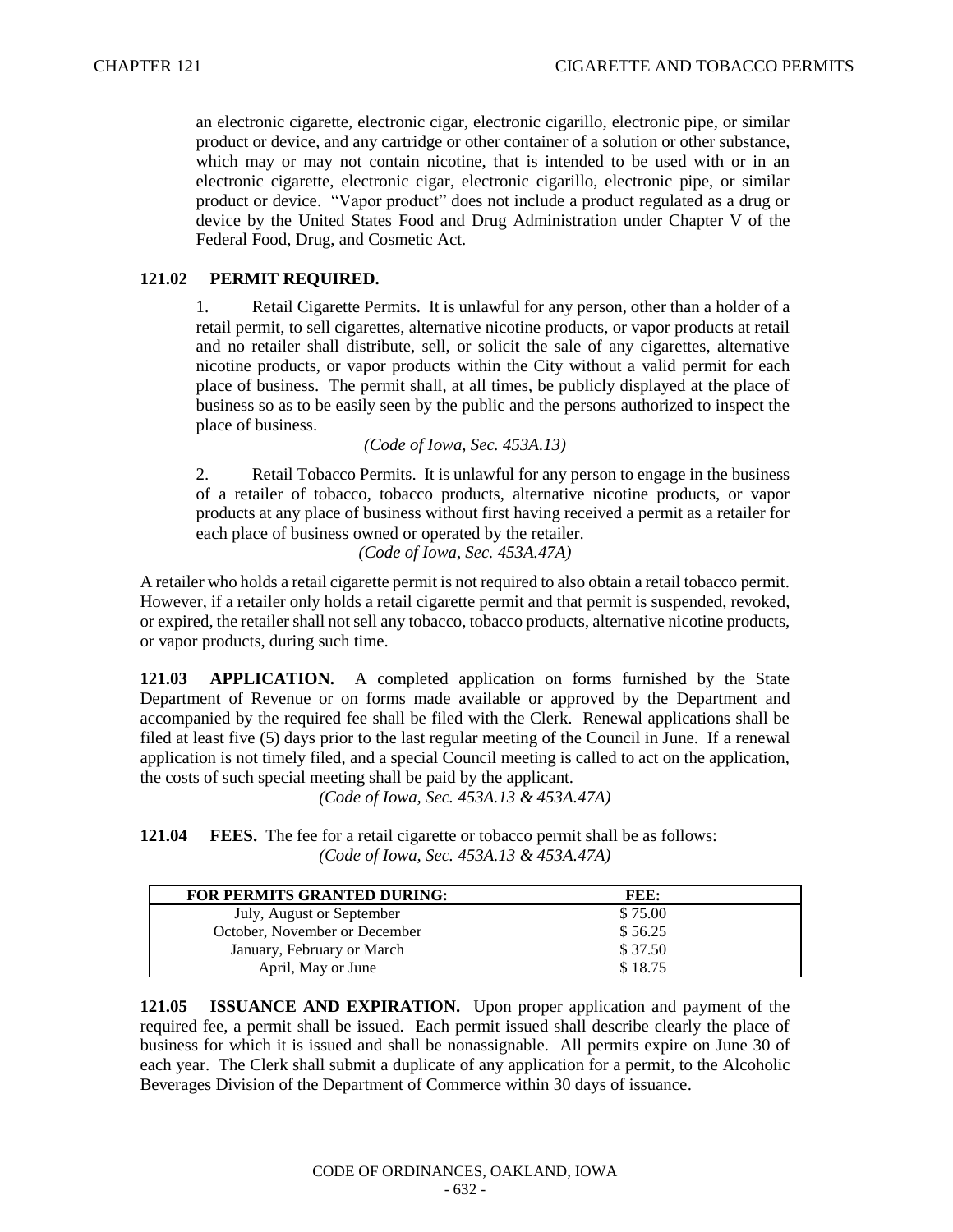**121.06 REFUNDS.** A retailer may surrender an unrevoked permit and receive a refund from the City, except during April, May, or June, in accordance with the schedule of refunds as provided in Section 453A.13 or 453A.47A of the *Code of Iowa*.

*(Code of Iowa, 453A.13 & 453A.47A)*

**121.07 PERSONS UNDER LEGAL AGE.** No person shall sell, give, or otherwise supply any tobacco, tobacco products, alternative nicotine products, vapor products, or cigarettes to any person under eighteen (18) years of age. The provision of this section includes prohibiting a minor from purchasing tobacco, tobacco products, alternative nicotine products, vapor products, and cigarettes from a vending machine. If a retailer or employee of a retailer violates the provisions of this section, the Council shall, after written notice and hearing, and in addition to the other penalties fixed for such violation, assess the following:

1. For a first violation, the retailer shall be assessed a civil penalty in the amount of three hundred dollars (\$300.00). Failure to pay the civil penalty as ordered under this subsection shall result in automatic suspension of the permit for a period of fourteen (14) days.

2. For a second violation within a period of two years, the retailer shall be assessed a civil penalty in the amount of one thousand five hundred dollars (\$1,500.00) or the retailer's permit shall be suspended for a period of thirty (30) days. The retailer may select its preference in the penalty to be applied under this subsection.

3. For a third violation within a period of three years, the retailer shall be assessed a civil penalty in the amount of \$1,500.00 and the retailer's permit shall be suspended for a period of 30 days.

4. For a fourth violation within a period of three years, the retailer shall be assessed a civil penalty in the amount of \$1,500.00 and the retailer's permit shall be suspended for a period of sixty (60) days.

5. For a fifth violation within a period of four years, the retailer's permit shall be revoked.

The Clerk shall give ten (10) days' written notice to the retailer by mailing a copy of the notice to the place of business as it appears on the application for a permit. The notice shall state the reason for the contemplated action and the time and place at which the retailer may appear and be heard.

*(Code of Iowa, Sec. 453A.2, 453A.22 and 453A.36[6])*

**121.08 SELF-SERVICE SALES PROHIBITED.** Except for the sale of cigarettes through a cigarette vending machine as provided in Section 453A.36[6] of the *Code of Iowa*, a retailer shall not sell or offer for sale tobacco, tobacco products, alternative nicotine products, vapor products, or cigarettes through the use of a self-service display.

*(Code of Iowa, Sec. 453A.36A)*

**121.09 PERMIT REVOCATION.** Following a written notice and an opportunity for a hearing, as provided by the *Code of Iowa*, the Council may also revoke a permit issued pursuant to this chapter for a violation of Division I of Chapter 453A of the *Code of Iowa* or any rule adopted thereunder. If a permit is revoked, a new permit shall not be issued to the permit holder for any place of business, or to any other person for the place of business at which the violation occurred, until one year has expired from the date of revocation, unless good cause to the contrary is shown to the Council. The Clerk shall report the revocation or suspension of a retail